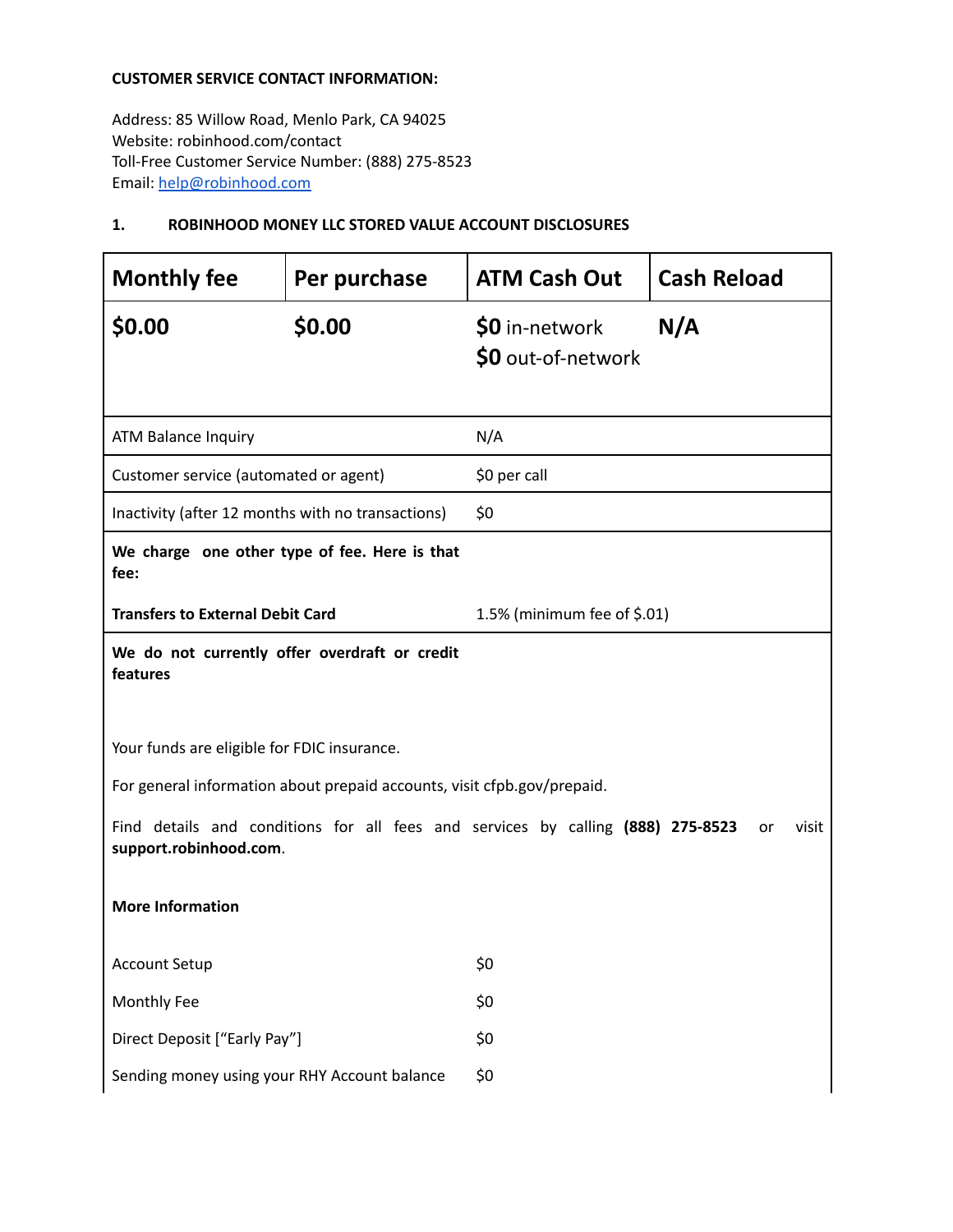| Receiving money                     | S0 |
|-------------------------------------|----|
| Adding money from your bank account | S0 |

# **2. RHY STORED VALUE ACCOUNT FEE SCHEDULE**

| <b>Get started</b>                                |                                   |                                                                                                                                                                                      |
|---------------------------------------------------|-----------------------------------|--------------------------------------------------------------------------------------------------------------------------------------------------------------------------------------|
| Card<br>issuance/activation                       | \$0                               | Fee charged for activation of the card.                                                                                                                                              |
| <b>Monthly usage</b>                              |                                   |                                                                                                                                                                                      |
| <b>Monthly fee</b>                                | \$0                               | This fee will be deducted from your Card Account<br>each month, beginning on the date of activation and<br>each month thereafter on the anniversary date of<br>activation.           |
| <b>Add money</b>                                  |                                   |                                                                                                                                                                                      |
| <b>Direct deposit</b>                             | \$0                               |                                                                                                                                                                                      |
| <b>Cash reload</b>                                | N/A                               | N/A                                                                                                                                                                                  |
| <b>Spend money</b>                                |                                   |                                                                                                                                                                                      |
| <b>Bill payment</b>                               | N/A                               | N/A                                                                                                                                                                                  |
| <b>Transfers to External</b><br><b>Debit Card</b> | 1.5%<br>(min.<br>fee of<br>\$.01) | Fee charged for transfers to external<br>(non-Robinhood) debit card                                                                                                                  |
| Get cash                                          |                                   |                                                                                                                                                                                      |
| <b>ATM withdrawal</b><br>(in-network)             | \$0-                              | "In-network" refers to the Allpoint and Moneypass.<br>Locations can be found at INSERT.                                                                                              |
| <b>ATM withdrawal</b><br>(out-of-network)         | \$0-                              | "Out-of-network" refers to all the ATMs outside of the<br>Allpoint and Moneypass. You may also be charged a<br>fee by the ATM operator even if you do not complete<br>a transaction. |
| <b>Information</b>                                |                                   |                                                                                                                                                                                      |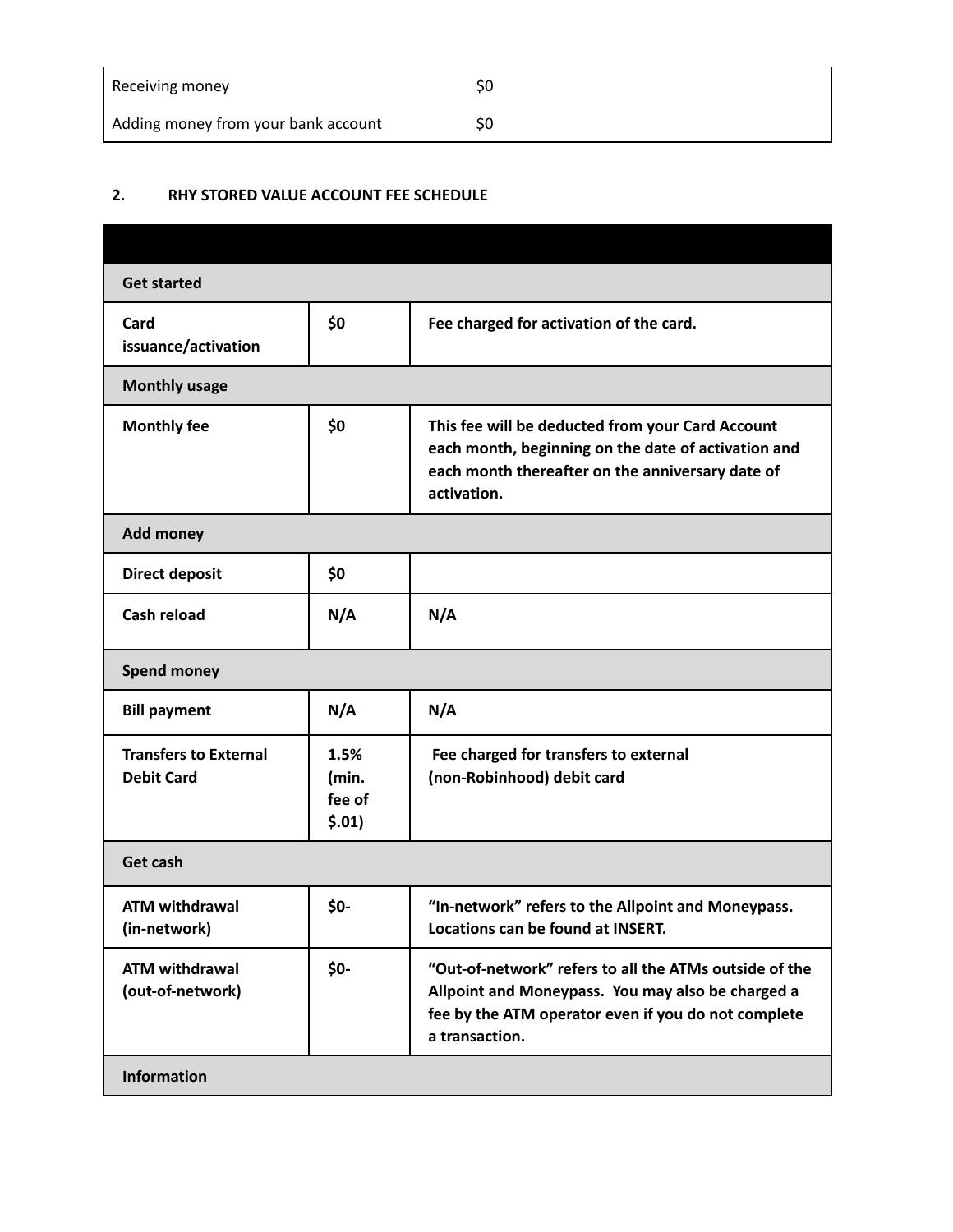| <b>Customer service</b><br>(automated or live)     | \$0- | Fee for each inquiry with the Automated (IVR) system.                                                                |
|----------------------------------------------------|------|----------------------------------------------------------------------------------------------------------------------|
| <b>Using Your Card</b><br><b>Outside the U.S.</b>  |      |                                                                                                                      |
| <b>International</b><br>transaction                | 0.0% | Of the U.S. dollar amount of each transaction                                                                        |
| <b>International ATM</b><br>withdrawal             | \$0- | This is our fee. You may also be charged a fee by the<br>ATM operator, even if you do not complete a<br>transaction. |
| <b>International ATM</b><br><b>Balance Inquiry</b> | \$0- | This is our fee. You may also be charged a fee by the<br>ATM operator.                                               |
| <b>Other</b>                                       |      |                                                                                                                      |
| Inactivity fee                                     | \$0- |                                                                                                                      |
| <b>Replacement card</b>                            | \$0- | Per replacement card ordered.                                                                                        |

**Your funds will be held at or transferred to JP Morgan Chase Bank, N.A. an FDIC-insured institution.** Once there, your funds are insured up to \$250,000 by the FDIC in the event JP Morgan Chase Bank, **N.A. fails, if specific deposit insurance requirements are met and your account is registered. See** *fdic.gov/deposit/deposits/prepaid.html* **for details.**

**No overdraft/credit feature.**

**Contact Robinhood by phone at (888) 275-8523, by mail at 85 Willow Road, Menlo Park, CA 94025, or visit robinhood.com/contact.**

**For general information about prepaid accounts, visit cfpb.gov/prepaid. If you have a complaint about a prepaid account, call the Consumer Financial Services Bureau at 1-855-411-2372 or visit cfpb.gov/complaint.**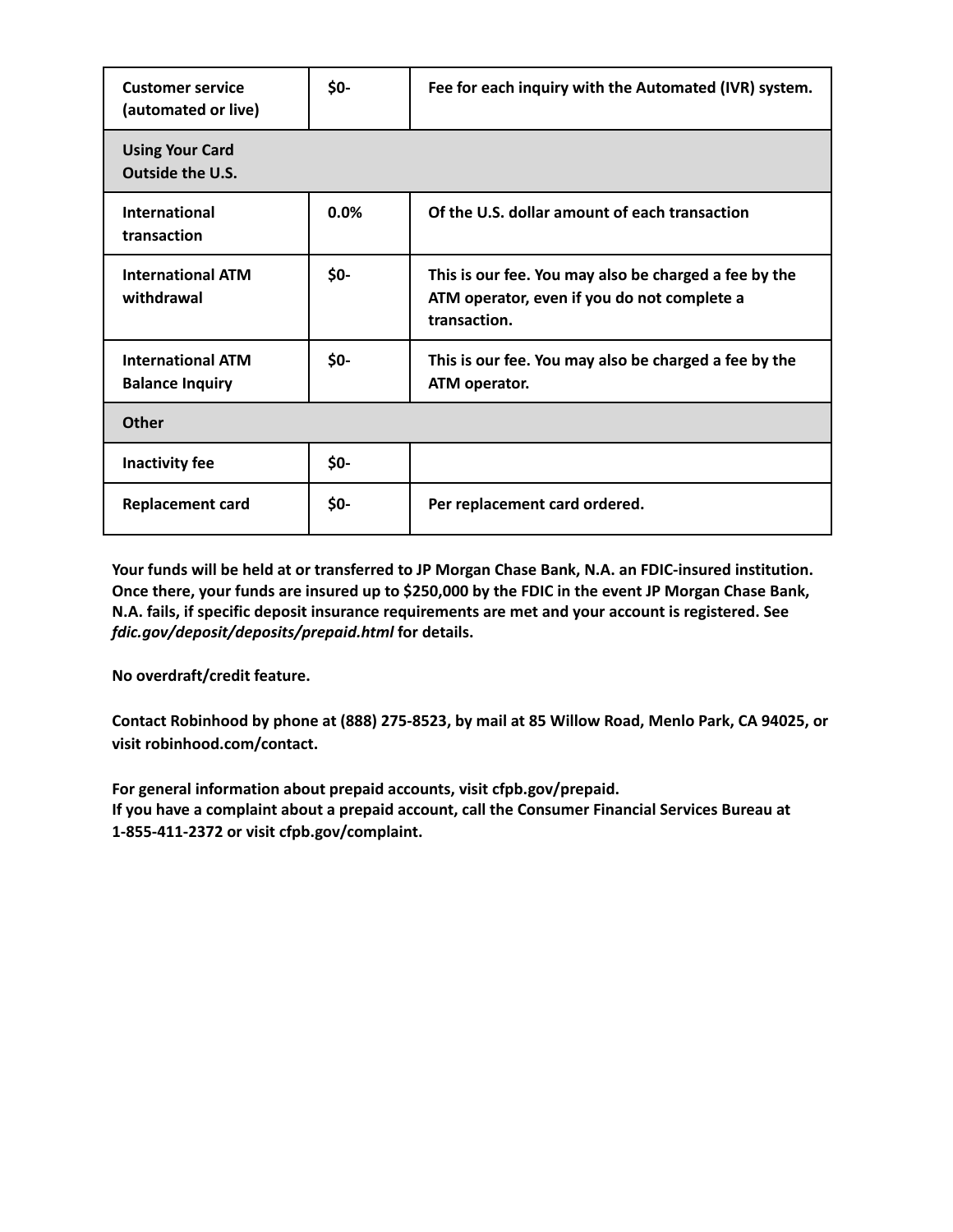#### **CUSTOMER SERVICE CONTACT INFORMATION:**

Address: 85 Willow Road, Menlo Park, CA 94025 Website: robinhood.com/contact Toll-Free Customer Service Number: (888) 275-8523 Email: help@robinhood.com

#### **1. ROBINHOOD PREPAID CARD PROGRAM DISCLOSURES**

| Monthly fee                                                                                                                                                                                                                                       | Per purchase | ATM withdrawal                       | Cash reload |
|---------------------------------------------------------------------------------------------------------------------------------------------------------------------------------------------------------------------------------------------------|--------------|--------------------------------------|-------------|
| \$0.00                                                                                                                                                                                                                                            | \$0.00       | \$0 in-network<br>\$0 out-of-network | N/A         |
| ATM balance inquiry                                                                                                                                                                                                                               |              | N/A                                  |             |
| Customer service (automated or live agent)                                                                                                                                                                                                        |              | \$0                                  |             |
| Inactivity (after 12 months with no transactions)                                                                                                                                                                                                 |              | \$0                                  |             |
| We charge no other types of fees.                                                                                                                                                                                                                 |              |                                      |             |
| No overdraft/credit feature.                                                                                                                                                                                                                      |              |                                      |             |
| Your funds are eligible for FDIC insurance.<br>For general information about prepaid accounts, visit cfpb.gov/prepaid.<br>details and conditions for all fees and services, please call (888) 275-8523 or visit<br>Find<br>support.robinhood.com. |              |                                      |             |

Program: Robinhood Prepaid Card; Financial Institution: Sutton Bank

## **2. ROBINHOOD PREPAID CARD PROGRAM FEE SCHEDULE (Fee Schedule)**

| <b>All Fees</b>             | <b>Amount</b> | <b>Details</b>                                                                                          |
|-----------------------------|---------------|---------------------------------------------------------------------------------------------------------|
| <b>Get started</b>          |               |                                                                                                         |
| Card<br>issuance/activation | \$0           | Fee charged for activation of the card.                                                                 |
| <b>Monthly usage</b>        |               |                                                                                                         |
| <b>Monthly fee</b>          | \$0           | This fee will be deducted from your Card Account<br>each month, beginning on the date of activation and |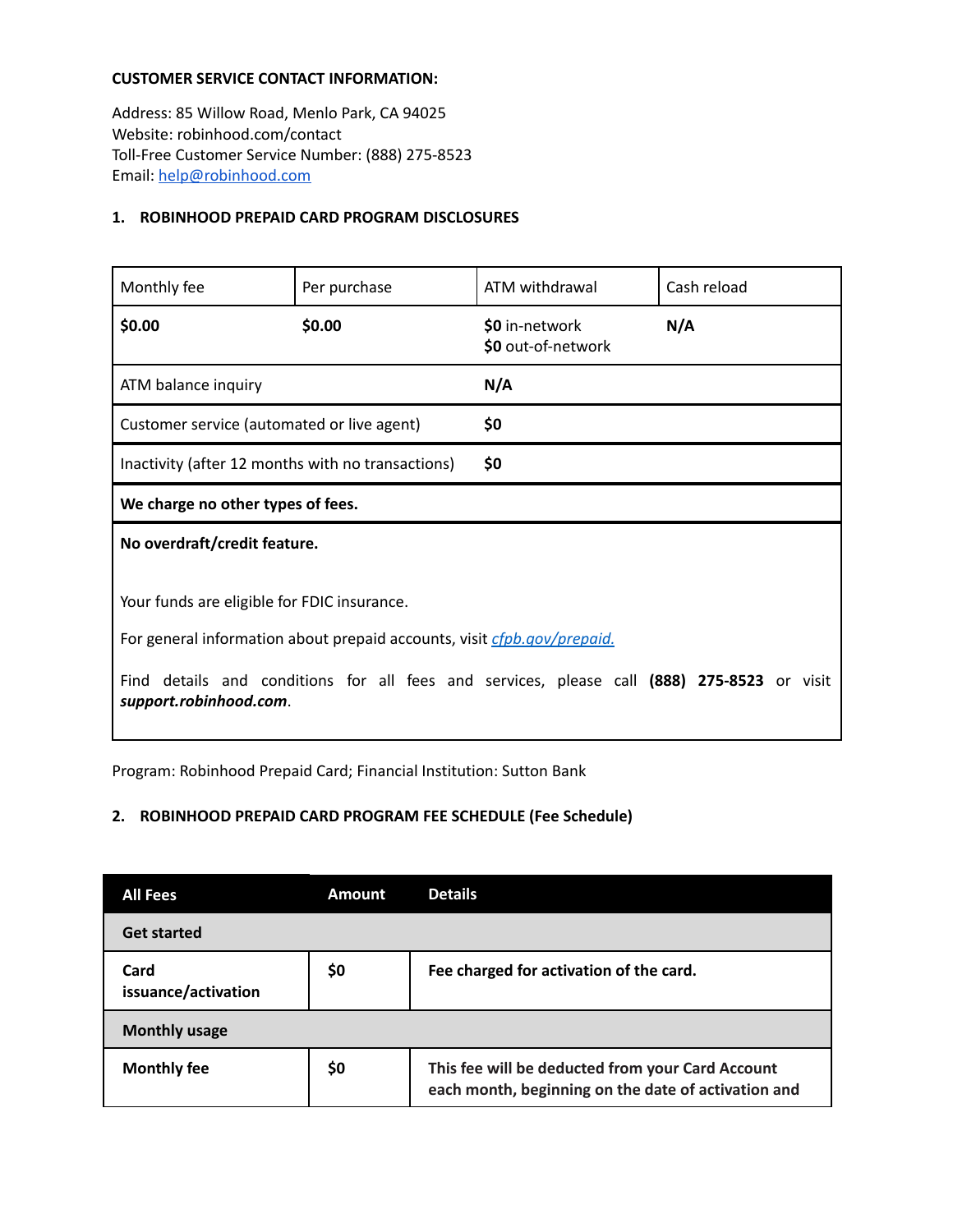|                                                    |      | each month thereafter on the anniversary date of<br>activation.                                                                                                                             |
|----------------------------------------------------|------|---------------------------------------------------------------------------------------------------------------------------------------------------------------------------------------------|
| <b>Add money</b>                                   |      |                                                                                                                                                                                             |
| <b>Direct deposit</b>                              | \$0  |                                                                                                                                                                                             |
| Cash reload                                        | N/A  | N/A                                                                                                                                                                                         |
| <b>Spend money</b>                                 |      |                                                                                                                                                                                             |
| <b>Card to card transfer</b>                       | N/A  | N/A                                                                                                                                                                                         |
| <b>Bill payment</b>                                | N/A  | N/A                                                                                                                                                                                         |
| Get cash                                           |      |                                                                                                                                                                                             |
| <b>ATM withdrawal</b><br>(in-network)              | \$0  | "In-network" refers to the Allpoint and Moneypass<br><b>ATM Networks.</b>                                                                                                                   |
| <b>ATM withdrawal</b><br>(out-of-network)          | \$0  | "Out-of-network" refers to all the ATMs outside of the<br>Allpoint and Moneypass ATM Network. You may be<br>charged a fee by the ATM operator even if you do not<br>complete a transaction. |
| <b>Information</b>                                 |      |                                                                                                                                                                                             |
| <b>Customer service</b>                            | \$0  | Fee for each inquiry with the Automated (IVR) system.                                                                                                                                       |
| <b>Using Your Card</b><br>Outside the U.S.         |      |                                                                                                                                                                                             |
| International<br>transaction                       | 0.0% | Of the U.S. dollar amount of each transaction                                                                                                                                               |
| <b>International ATM</b><br>withdrawal             | \$0  | This is our fee. You may also be charged a fee by the<br>ATM operator, even if you do not complete a<br>transaction.                                                                        |
| <b>International ATM</b><br><b>Balance Inquiry</b> | \$0  | This is our fee. You may also be charged a fee by the<br>ATM operator.                                                                                                                      |
| <b>Other</b>                                       |      |                                                                                                                                                                                             |
| Inactivity fee                                     | \$0  |                                                                                                                                                                                             |
| <b>Replacement card</b>                            | \$0  | Per replacement card ordered.                                                                                                                                                               |